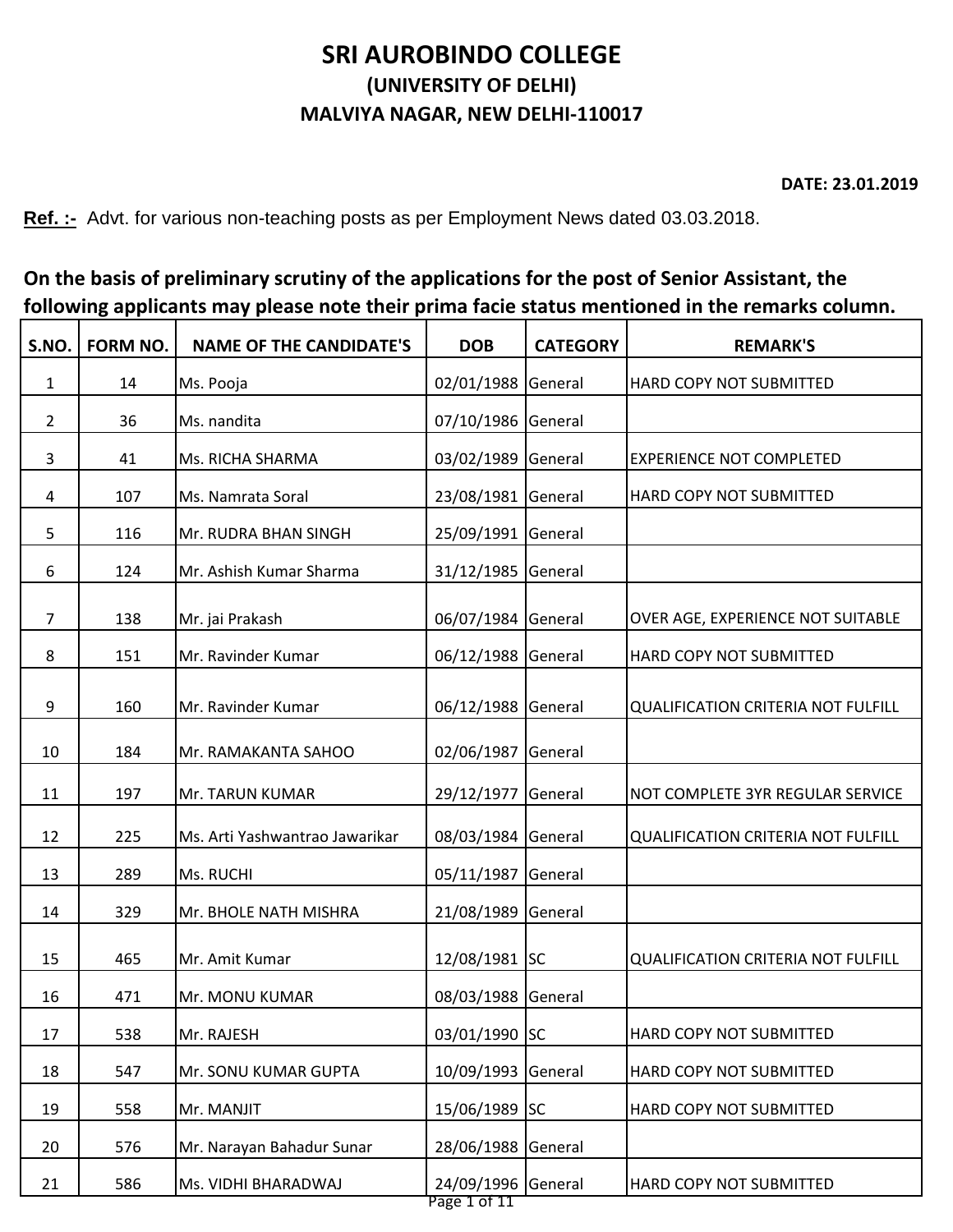| S.NO. | FORM NO. | <b>NAME OF THE CANDIDATE'S</b> | <b>DOB</b>         | <b>CATEGORY</b> | <b>REMARK'S</b>                 |
|-------|----------|--------------------------------|--------------------|-----------------|---------------------------------|
| 22    | 674      | Ms. Manjula Biradar            | 11/01/1994 General |                 | HARD COPY NOT SUBMITTED         |
| 23    | 685      | Ms. DIVYA JAIN                 | 05/11/1991 General |                 | <b>EXPERIENCE NOT COMPLETED</b> |
| 24    | 691      | Ms. KANDI SWAPNA               | 19/07/1985 OBC     |                 | HARD COPY NOT SUBMITTED         |
| 25    | 800      | Mr. ABHAY BHARDWAJ             | 30/06/1988 General |                 | NOT THROUGH PROPER CHANNEL      |
| 26    | 863      | Ms. KAWALJEET KAUR             | 11/09/1985 General |                 | HARD COPY NOT SUBMITTED         |
| 27    | 878      | Mr. IMRAN KHAN                 | 11/05/1990 General |                 | <b>EXPERIENCE NOT COMPLETED</b> |
| 28    | 967      | Mr. Pradyumn Jaiswal           | 20/09/1986 General |                 | HARD COPY NOT SUBMITTED         |
| 29    | 1006     | Ms. JYOTI MITTAL               | 20/10/1986 General |                 |                                 |
| 30    | 1009     | Ms. Priya                      | 22/02/1994 OBC     |                 | NOT COMPLETE QUALIFICATION      |
| 31    | 1018     | Mr. VIRENDRA KUMAR             | 09/07/1980 SC      |                 | <b>OVER AGE</b>                 |
| 32    | 1042     | Mr. kapil kumar                | 12/11/1984 SC      |                 | <b>OVER AGE</b>                 |
| 33    | 1049     | Mr. PUNEET RAWAL               | 30/11/1982 General |                 |                                 |
| 34    | 1091     | Ms. Priya Jarwal               | 21/01/1995 SC      |                 | HARD COPY NOT SUBMITTED         |
| 35    | 1099     | Ms. Priyanka Singh             | 10/10/1990 General |                 | HARD COPY NOT SUBMITTED         |
| 36    | 1176     | Mr. RAJEEV BHARDWAJ            | 30/12/1990 General |                 |                                 |
| 37    | 1232     | Ms. SUSHMA TIWARI              | 05/05/1974 General |                 | HARD COPY NOT SUBMITTED         |
| 38    | 1233     | Ms. TISHA KAPOOR               | 29/11/1991 General |                 |                                 |
| 39    | 1273     | Mr. ravinder kumar             | 08/05/1990 OBC     |                 | <b>EXPERIENCE NOT COMPLETED</b> |
| 40    | 1444     | Mr. RAHUL KUMAR                | 03/06/1987 SC      |                 | HARD COPY NOT SUBMITTED         |
| 41    | 1651     | Ms. Megha Thakur               | 26/08/1987         | General         |                                 |
| 42    | 1679     | Mr. ANIL SINGH                 | 23/04/1990 General |                 |                                 |
| 43    | 1729     | Mr. HASNEET CHAWLA             | 05/08/1982 General |                 |                                 |
| 44    | 1745     | Ms. VIJAYTA RANA               | 28/08/1989 General |                 |                                 |
| 45    | 1943     | Ms. Khushboo rawat             | 20/02/1993 General |                 | <b>EXPERIENCE NOT COMPLETED</b> |
| 46    | 1981     | Ms. RASHMI BAJPAI              | 02/08/1995 General |                 | <b>EXPERIENCE NOT COMPLETED</b> |
| 47    | 2179     | Ms. PRATIBHA                   | 20/12/1989 General |                 | HARD COPY NOT SUBMITTED         |
| 48    | 2213     | Ms. jyotrishna                 | 30/04/1991 SC      |                 | HARD COPY NOT SUBMITTED         |
| 49    | 2330     | Ms. shipra                     | 15/12/1988 General |                 | HARD COPY NOT SUBMITTED         |
| 50    | 2387     | Mr. KUNDAN KUMAR JHA           | 16/04/1989 General |                 |                                 |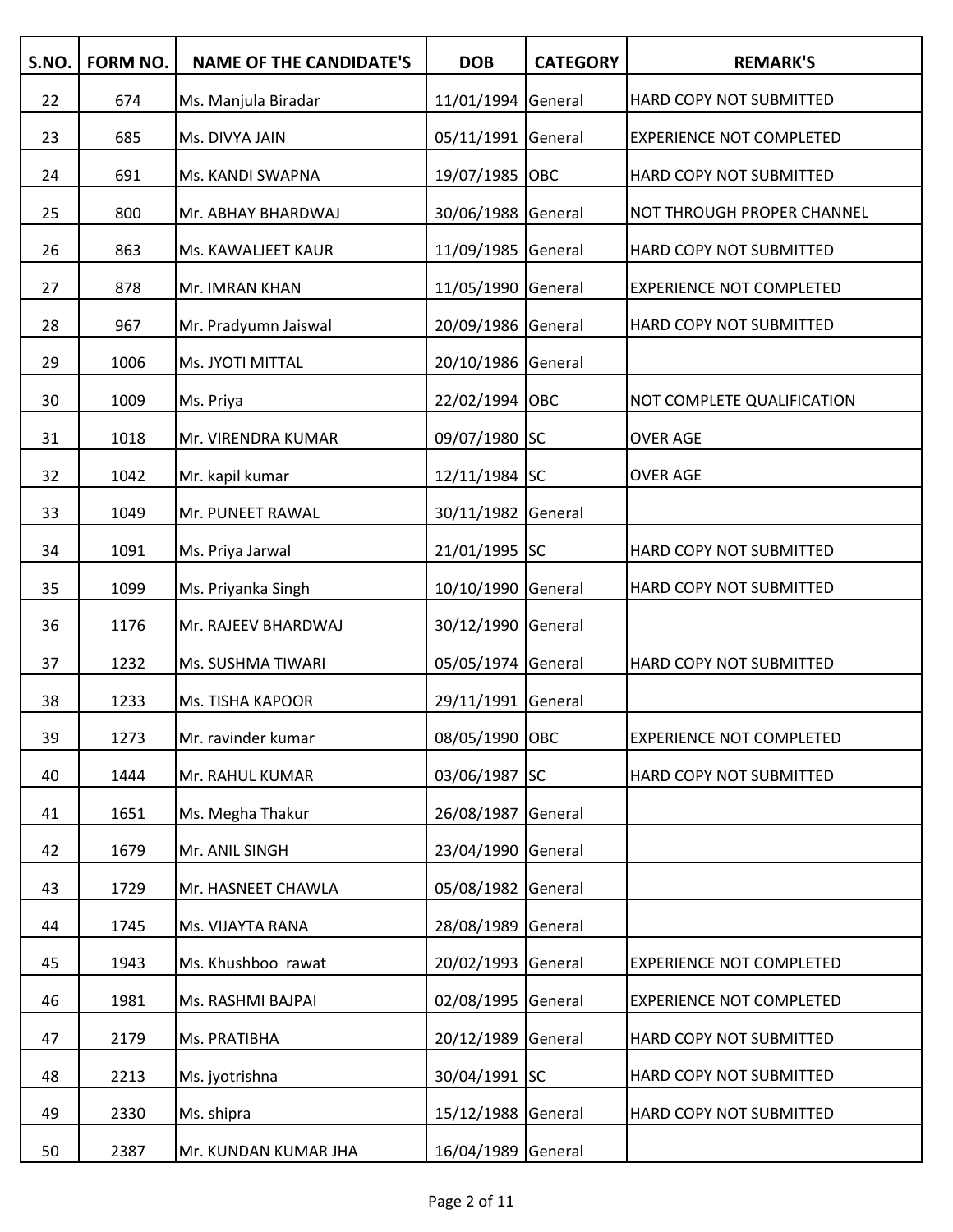| S.NO. | <b>FORM NO.</b> | <b>NAME OF THE CANDIDATE'S</b> | <b>DOB</b>         | <b>CATEGORY</b> | <b>REMARK'S</b>                         |
|-------|-----------------|--------------------------------|--------------------|-----------------|-----------------------------------------|
| 51    | 2415            | Ms. TARANUM ANAND              | 06/06/1990 General |                 | HARD COPY NOT SUBMITTED                 |
| 52    | 2444            | Ms. Nootan                     | 05/07/1990 General |                 | <b>EXPERIENCE NOT COMPLETED</b>         |
| 53    | 2448            | Mr. Pushkar Singh              | 01/06/1981 General |                 | <b>EXPERIENCE NOT COMPLETED</b>         |
| 54    | 2485            | Ms. VINNY MEHTA                | 10/06/1983 General |                 |                                         |
| 55    | 2498            | Ms. SHALINI                    | 08/05/1989 General |                 | HARD COPY NOT SUBMITTED                 |
| 56    | 2620            | Ms. BABITA                     | 04/04/1986 General |                 |                                         |
| 57    | 2631            | Ms. Poonam Tiwari              | 01/07/1981 General |                 |                                         |
| 58    | 2640            | Mr. NAVEEN AGRAWAL             | 01/01/1973 General |                 | NOT COMPLETE 3YR REGULAR SERVICE        |
| 59    | 2664            | Ms. SHALINI                    | 08/05/1989 General |                 |                                         |
| 60    | 2690            | Mr. JITENDER                   | 06/08/1987 SC      |                 | HARD COPY NOT SUBMITTED                 |
| 61    | 2754            | Mr. HIMANSHU VERMA             | 01/10/1989 OBC     |                 |                                         |
| 62    | 2825            | Ms. SARITA                     | 09/05/1986 OBC     |                 | NOT THROUGH PROPER CHANNEL, OVER<br>AGE |
| 63    | 2932            | Mr. Abhinav Parashar           | 19/11/1988 General |                 |                                         |
| 64    | 2959            | Ms. Dharmesh kumari            | 31/10/1992 General |                 | <b>EXPERIENCE NOT COMPLETED</b>         |
| 65    | 2965            | Mr. SUMIT KUMAR                | 30/10/1987 SC      |                 | <b>OVER AGE</b>                         |
| 66    | 2977            | Ms. Jyoti shokeen              | 29/08/1985 OBC     |                 | <b>OVER AGE</b>                         |
| 67    | 2999            | Ms. Pooja diwan                | 30/11/1993 General |                 | <b>EXPERIENCE NOT COMPLETED</b>         |
| 68    | 3041            | Mr. ARCHIT GUPTA               | 21/10/1991 General |                 | <b>EXPERIENCE NOT COMPLETED</b>         |
| 69    | 3059            | Ms. Usha rani                  | 03/10/1993 General |                 | HARD COPY NOT SUBMITTED                 |
| 70    | 3168            | Ms. Jyoti Rawat                | 03/11/1990 General |                 |                                         |
| 71    | 3182            | Mr. SHIVA                      | 20/06/1984 SC      |                 | NOT THROUGH PROPER CHANNEL              |
| 72    | 3184            | Ms. Priyanka                   | 20/08/1993 SC      |                 | HARD COPY NOT SUBMITTED                 |
| 73    | 3217            | Mr. ANSHU GUPTA                | 21/08/1990 OBC     |                 |                                         |
| 74    | 3221            | Mr. ESHANT DHAMIJA             | 31/01/1990 General |                 | COMPUTER CERTIFICATE NOT ATTACHED       |
| 75    | 3223            | Mr. ANSHU MISHRA               | 03/03/1991 General |                 | <b>EXPERIENCE NOT COMPLETED</b>         |
| 76    | 3244            | Mr. Kishan koli                | 10/09/1992 SC      |                 | <b>EXPERIENCE NOT GIVEN</b>             |
| 77    | 3306            | Ms. RITIKA GUPTA               | 22/02/1992 General |                 | HARD COPY NOT SUBMITTED                 |
| 78    | 3346            | Ms. Sahlini Arora              | 14/06/1989 General |                 |                                         |
| 79    | 3350            | Ms. Tulika Arora               | 27/03/1986 General |                 | HARD COPY NOT SUBMITTED                 |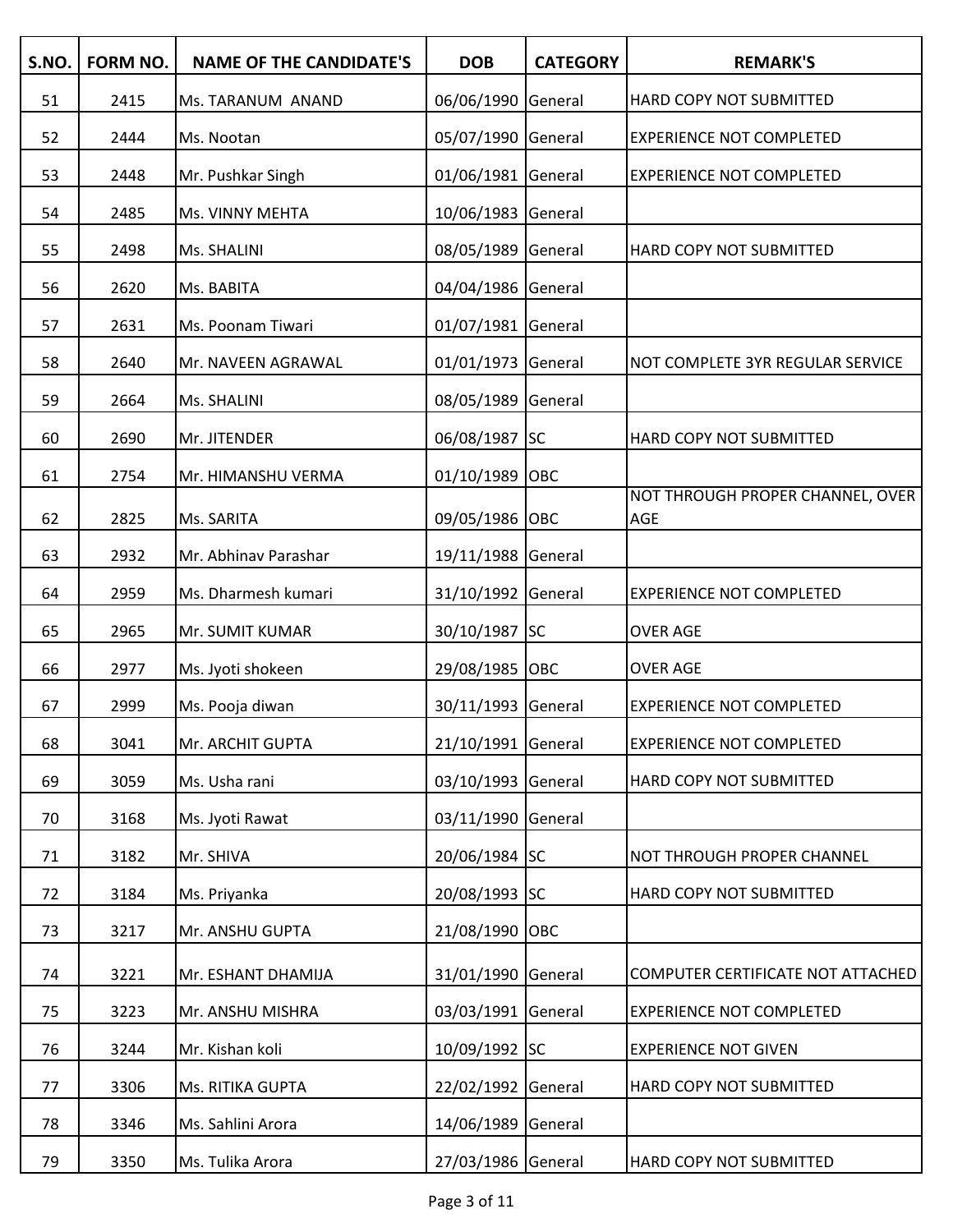| S.NO. | <b>FORM NO.</b> | <b>NAME OF THE CANDIDATE'S</b> | <b>DOB</b>         | <b>CATEGORY</b> | <b>REMARK'S</b>                   |
|-------|-----------------|--------------------------------|--------------------|-----------------|-----------------------------------|
| 80    | 3373            | Ms. GEETA                      | 12/05/1993 General |                 |                                   |
| 81    | 3474            | Mr. Sudhir Kumar               | 16/04/1980 General |                 |                                   |
| 82    | 3566            | Ms. JAYANTI                    | 28/11/1987 General |                 | <b>OVER AGE</b>                   |
| 83    | 3586            | Mr. Neeraj Jamwal              | 30/12/1989 General |                 | HARD COPY NOT SUBMITTED           |
| 84    | 3688            | Mr. KASHMIR SINGH              | 02/12/1983 General |                 | NOT THROUGH PROPER CHANNEL        |
| 85    | 3732            | Ms. Divya Negi                 | 26/12/1989 General |                 |                                   |
| 86    | 3829            | Mr. Tarun sharma               | 12/12/1990 PH(OH)  |                 |                                   |
| 87    | 3883            | Ms. POOJA KUMARI               | 12/03/1999 General |                 | HARD COPY NOT SUBMITTED           |
| 88    | 3912            | Ms. Geethu. M                  | 09/12/1995 General |                 | HARD COPY NOT SUBMITTED           |
| 89    | 4063            | Ms. Prerna Gupta               | 14/05/1991 General |                 | <b>EXPERIENCE NOT COMPLETED</b>   |
| 90    | 4182            | Ms. Deepika Kataria            | 24/01/1988 SC      |                 | HARD COPY NOT SUBMITTED           |
| 91    | 4219            | Ms. PUSHPA                     | 01/04/1978 General |                 |                                   |
| 92    | 4252            | Ms. TANYA GUPTA                | 09/10/1991 General |                 | <b>EXPERIENCE NOT COMPLETED</b>   |
| 93    | 4263            | Ms. Nikahat Begum              | 01/01/1988 General |                 | HARD COPY NOT SUBMITTED           |
| 94    | 4281            | Mr. Kamlesh tilwani            | 24/08/1990 General |                 | COMPUTER CERTIFICATE NOT ATTACHED |
| 95    | 4351            | Mr. SONU KUMAR MEENA           | 08/08/1989 ST      |                 | HARD COPY NOT SUBMITTED           |
| 96    | 4444            | Mr. NEERAJ JAMWAL              | 30/12/1989 General |                 |                                   |
| 97    | 4471            | Ms. Ruchi Grover               | 05/08/1972 General |                 |                                   |
| 98    | 4479            | Ms. Bincy M Kurian             | 31/08/1988 General |                 | HARD COPY NOT SUBMITTED           |
| 99    | 4552            | Ms. pooja yadav                | 30/12/1990 OBC     |                 | HARD COPY NOT SUBMITTED           |
| 100   | 4571            | Ms. Ruchi Grover               | 05/08/1972 General |                 | HARD COPY NOT SUBMITTED           |
| 101   | 4768            | Mr. ASHISH SHARMA              | 09/10/1981 General |                 | EXPERIENCE NOT SUITABLE, OVER AGE |
| 102   | 4852            | Ms. Rupali                     | 02/07/1990 General |                 | HARD COPY NOT SUBMITTED           |
| 103   | 4880            | Ms. RITU                       | 14/04/1984 SC      |                 | <b>OVER AGE</b>                   |
| 104   | 4887            | Ms. NAMRA SHAKEEL              | 07/02/1995 General |                 | <b>EXPERIENCE NOT COMPLETED</b>   |
| 105   | 4940            | Ms. ARTI JAT                   | 15/07/1994 General |                 | <b>EXPERIENCE NOT COMPLETED</b>   |
| 106   | 4987            | Ms. NISHU SHUKLA               | 08/03/1988 General |                 | HARD COPY NOT SUBMITTED           |
| 107   | 4994            | Ms. NISHU SHUKLA               | 08/03/1988 General |                 | HARD COPY NOT SUBMITTED           |
| 108   | 5176            | Ms. NISHI                      | 25/07/1988 General |                 | <b>EXPERIENCE NOT COMPLETED</b>   |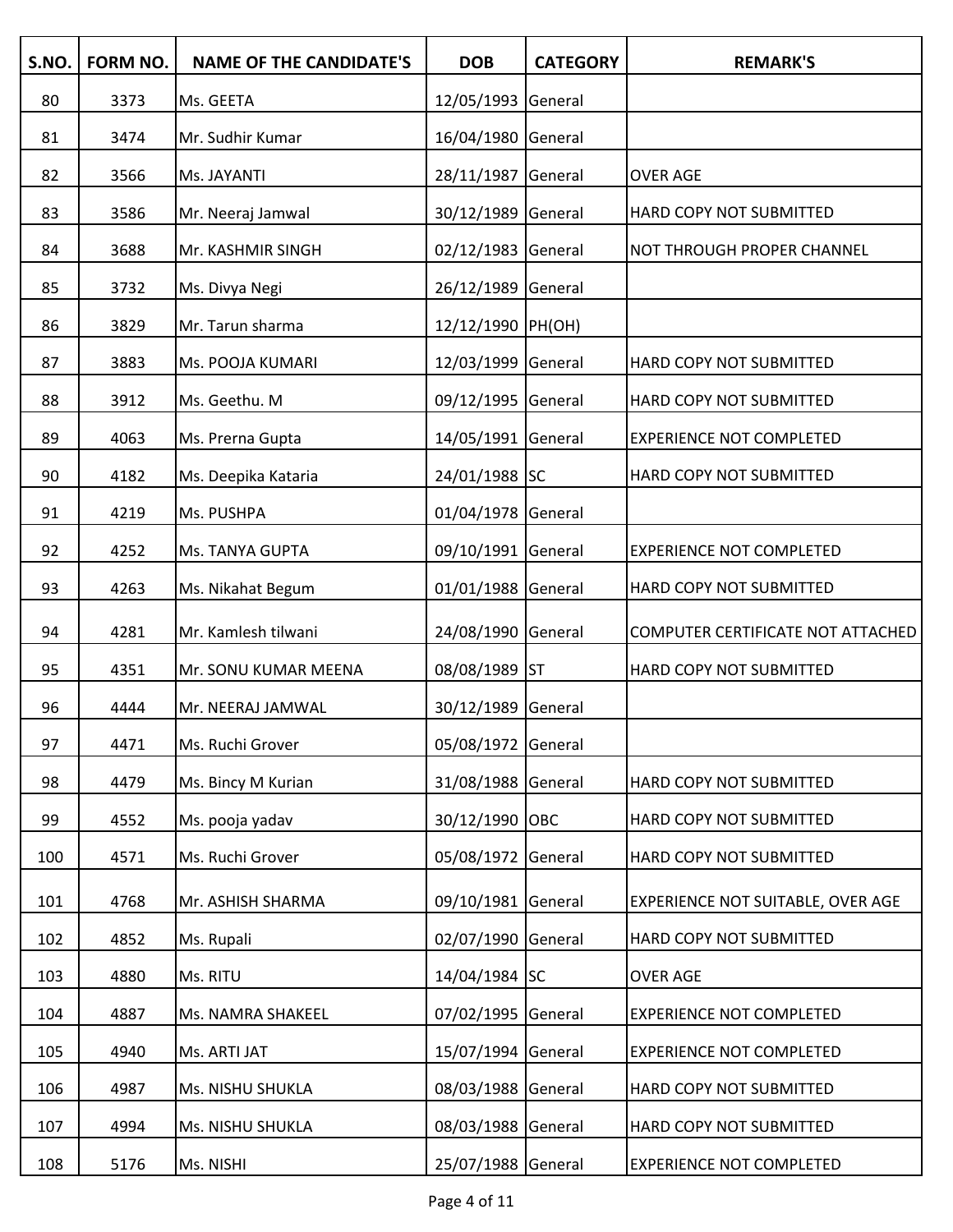| S.NO. | <b>FORM NO.</b> | <b>NAME OF THE CANDIDATE'S</b> | <b>DOB</b>         | <b>CATEGORY</b> | <b>REMARK'S</b>                   |
|-------|-----------------|--------------------------------|--------------------|-----------------|-----------------------------------|
| 109   | 5213            | Ms. suman mishra               | 10/05/1990 General |                 | <b>EXPERIENCE NOT COMPLETED</b>   |
| 110   | 5298            | Mr. MANOJ KUMAR THAKUR         | 03/07/1977         | General         | HARD COPY NOT SUBMITTED           |
| 111   | 5364            | Ms. SHIKHA SHARMA              | 10/08/1991 General |                 | HARD COPY NOT SUBMITTED           |
| 112   | 5493            | Mr. GURDEEP                    | 28/09/1994 SC      |                 | HARD COPY NOT SUBMITTED           |
| 113   | 5598            | Ms. AISHA                      | 10/01/1986 OBC     |                 | HARD COPY NOT SUBMITTED           |
| 114   | 5640            | Mr. MUKESH KUMAR RAI           | 16/12/1989 OBC     |                 |                                   |
| 115   | 5655            | Ms. ARCHANA RAJPUT             | 09/08/1994 OBC     |                 | HARD COPY NOT SUBMITTED           |
| 116   | 5675            | Mr. SAT PRAKASH                | 17/02/1987 OBC     |                 |                                   |
| 117   | 5681            | Ms. S SWETHA PRIYA             | 08/08/1985 General |                 | HARD COPY NOT SUBMITTED           |
| 118   | 5736            | Mr. JITENDRA KUMAR GOSWAMI     | 20/04/1984 General |                 | <b>OVER AGE</b>                   |
| 119   | 5741            | Ms. Preeti                     | 19/10/1990 General |                 | <b>EXPERIENCE NOT COMPLETED</b>   |
| 120   | 5821            | Mr. AMIT KUMAR                 | 21/12/1988 General |                 |                                   |
| 121   | 5824            | Mr. RABISH KUMAR               | 02/10/1987 OBC     |                 | HARD COPY NOT SUBMITTED           |
| 122   | 5849            | Ms. SHIKHA CHOWDHARY           | 25/02/1989 General |                 |                                   |
| 123   | 5858            | Mr. MOHAMMAD AKIF              | 15/10/1987         | General         | HARD COPY NOT SUBMITTED           |
| 124   | 5875            | Ms. shikha rani                | 19/01/1989 General |                 | COMPUTER CERTIFICATE NOT ATTACHED |
| 125   | 5943            | Ms. Priya Sharma               | 29/03/1991 General |                 |                                   |
| 126   | 6007            | Mr. VISHWAS TAMTA              | 12/03/1984 SC      |                 | HARD COPY NOT SUBMITTED           |
| 127   | 6066            | Ms. Manika Gupta               | 07/02/1988 General |                 | <b>EXPERIENCE NOT COMPLETED</b>   |
| 128   | 6069            | Ms. Shweta                     | 31/08/1990 General |                 | <b>EXPERIENCE NOT COMPLETED</b>   |
| 129   | 6337            | Mr. chitrang surve             | 25/07/1989 General |                 | HARD COPY NOT SUBMITTED           |
| 130   | 6433            | Ms. DEEPIKA GUPTA              | 26/03/1991 General |                 | <b>EXPERIENCE NOT COMPLETED</b>   |
| 131   | 6490            | Ms. RADHIKA VERMA              | 12/08/1990 OBC     |                 |                                   |
| 132   | 6514            | Ms. AANCHAL RAO                | 10/01/1993 OBC     |                 | HARD COPY NOT SUBMITTED           |
| 133   | 6552            | Ms. Bhumika Malhotra           | 20/07/1994 General |                 | <b>EXPERIENCE NOT COMPLETED</b>   |
| 134   | 6599            | Ms. aartika sethi              | 18/09/1992 General |                 | HARD COPY NOT SUBMITTED           |
| 135   | 6619            | Ms. Aditi Jumde Pathak         | 21/07/1987         | General         | EXPERIENCE NOT SUITABLE, OVER AGE |
| 136   | 6799            | Ms. Neelam Kumari Yadav        | 06/04/1986 OBC     |                 | HARD COPY NOT SUBMITTED           |
| 137   | 6866            | Mr. RAVINDER                   | 30/09/1988 OBC     |                 |                                   |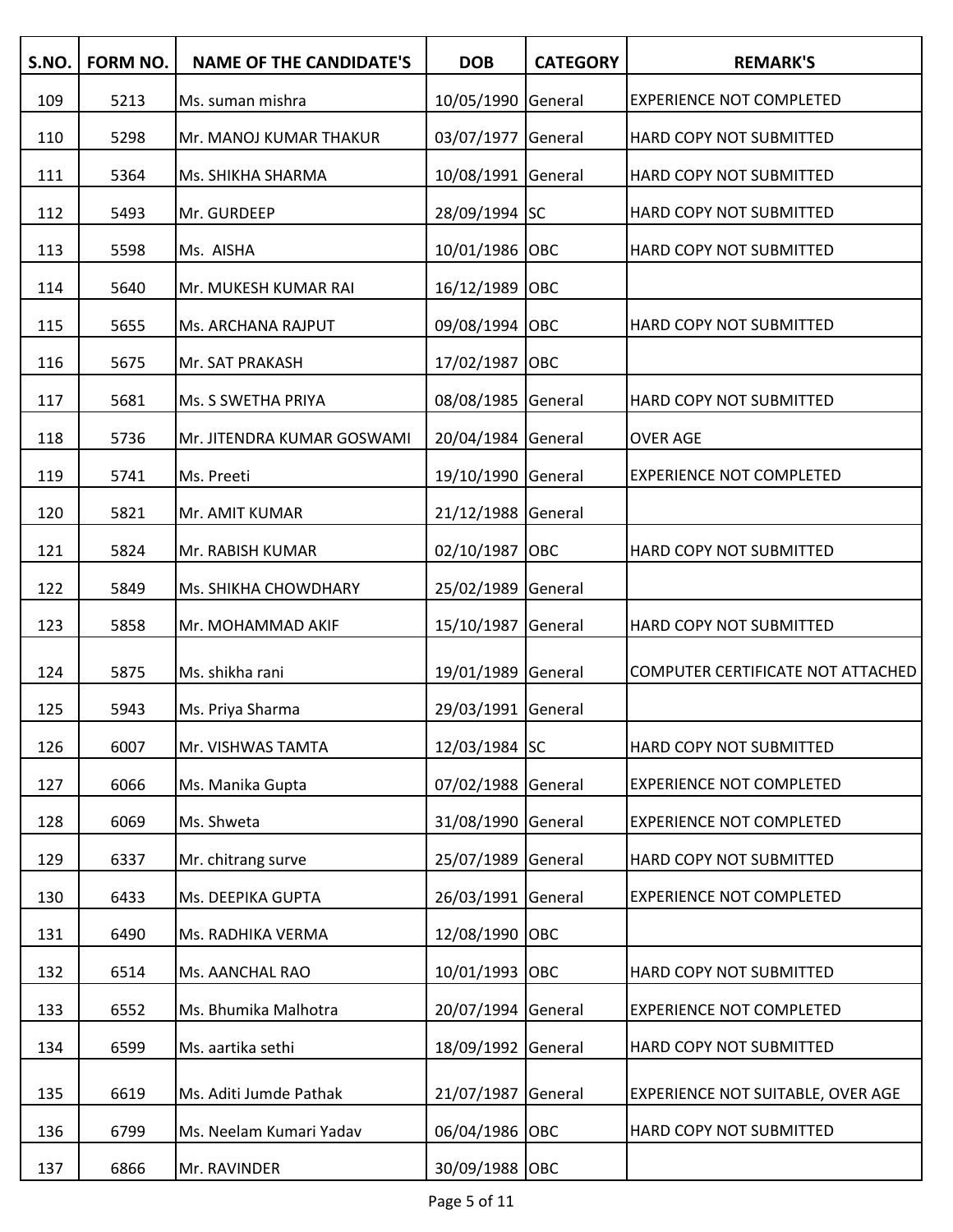| S.NO. | FORM NO. | <b>NAME OF THE CANDIDATE'S</b> | <b>DOB</b>                         | <b>CATEGORY</b> | <b>REMARK'S</b>                                                   |
|-------|----------|--------------------------------|------------------------------------|-----------------|-------------------------------------------------------------------|
| 138   | 6967     | Mr. Anurag                     | 12/05/1987                         | General         | NOT THROUGH PROPER CHANNEL                                        |
| 139   | 6976     | Ms. SHEETAL                    | 02/02/1995 General                 |                 | EXPERIENCE NOT SUITABLE, COMPUTER<br><b>CERTIFICATE NOT GIVEN</b> |
| 140   | 6979     | Mr. ANUPAM KUMARI              | 11/01/1992 General                 |                 | HARD COPY NOT SUBMITTED                                           |
| 141   | 7087     | Ms. DEEPIKA DHINGRA            | 27/11/1990 General                 |                 |                                                                   |
| 142   | 7088     | Ms. Pooja Jaiswal              | 01/12/1990 General                 |                 | HARD COPY NOT SUBMITTED                                           |
| 143   | 7120     | Ms. Seema Kumari               | 15/06/1981 General                 |                 |                                                                   |
| 144   | 7183     | Mr. Raj kumar Singh            | 22/06/1985 SC                      |                 | HARD COPY NOT SUBMITTED                                           |
| 145   | 7414     | Mr. ANUPAM KUMAR GUPTA         | 28/06/1987                         | General         | HARD COPY NOT SUBMITTED                                           |
| 146   | 7415     | Mr. VIJAY KUMAR MEHTO          | 19/06/1985 OBC                     |                 | HARD COPY NOT SUBMITTED                                           |
| 147   | 7440     | Ms. CHARU SHARMA               | 25/10/1985 General                 |                 |                                                                   |
| 148   | 7607     | Mr. VIJAY KUMAR MEHTO          | 19/06/1985 OBC                     |                 |                                                                   |
| 149   | 7735     | Mr. R SHIVA                    | 23/03/1992 ST                      |                 | <b>EXPERIENCE NOT COMPLETED</b>                                   |
| 150   | 8041     | Mr. BARUN DAS                  | 17/11/1984 General                 |                 | <b>EXPERIENCE NOT COMPLETED</b>                                   |
| 151   | 8095     | Mr. s vijayarajan              | 16/06/1984 PH(HH)                  |                 | HARD COPY NOT SUBMITTED                                           |
| 152   | 8101     | Ms. Neetu Chaudhary            | 20/02/1996 General                 |                 | HARD COPY NOT SUBMITTED                                           |
| 153   | 8103     | Ms. RIYA CHAURASIA             | 20/09/1995 General                 |                 | HARD COPY NOT SUBMITTED                                           |
| 154   | 8308     | Ms. Johara Khatoon             | 05/03/1988 General                 |                 | HARD COPY NOT SUBMITTED                                           |
| 155   | 8368     | Ms. DEEPTI                     | 18/07/1989 General                 |                 |                                                                   |
| 156   | 8373     | Ms. RUPALI MANISH SIRSIKAR     | 04/09/1987                         | General         | EXPERIENCE NOT SUITABLE, OVER AGE                                 |
| 157   | 8421     | Ms. Shalini Jain               | 05/09/1972                         | General         | HARD COPY NOT SUBMITTED                                           |
| 158   | 8438     | Ms. Kanupriya                  | 19/07/1980 OBC                     |                 |                                                                   |
| 159   | 8488     | Ms. Geeta                      | 04/12/1987                         | General         | <b>QUALIFICATION CRITERIA NOT FULFILL</b>                         |
| 160   | 8506     | Mr. Sandeep Singh Rawat        | 14/08/1991 General                 |                 | HARD COPY NOT SUBMITTED                                           |
|       |          |                                |                                    |                 |                                                                   |
| 161   | 8516     | Ms. RAJSHREE                   | 01/05/1971 General                 |                 | <b>QUALIFICATION CRITERIA NOT FULFILL</b>                         |
| 162   | 8539     | Ms. Vidushi Wanchoo            | 02/09/1988 General                 |                 | <b>EXPERIENCE NOT COMPLETED</b>                                   |
| 163   | 8656     | Mr. JYOTI KRISHAN TIWARI       | 15/08/1992 General                 |                 | <b>EXPERIENCE NOT COMPLETED</b>                                   |
| 164   | 8678     | Ms. RENUKA LAKHANPAL           | 21/10/1991                         | General         | HARD COPY NOT SUBMITTED                                           |
| 165   | 8714     | Ms. Renuka Saini               | 11/10/1988 General                 |                 | <b>EXPERIENCE NOT COMPLETED</b>                                   |
| 166   | 8736     | Ms. PRIYANKA SHRIVASTAVA       | 02/07/1990 General<br>Page 6 of 11 |                 | <b>EXPERIENCE NOT COMPLETED</b>                                   |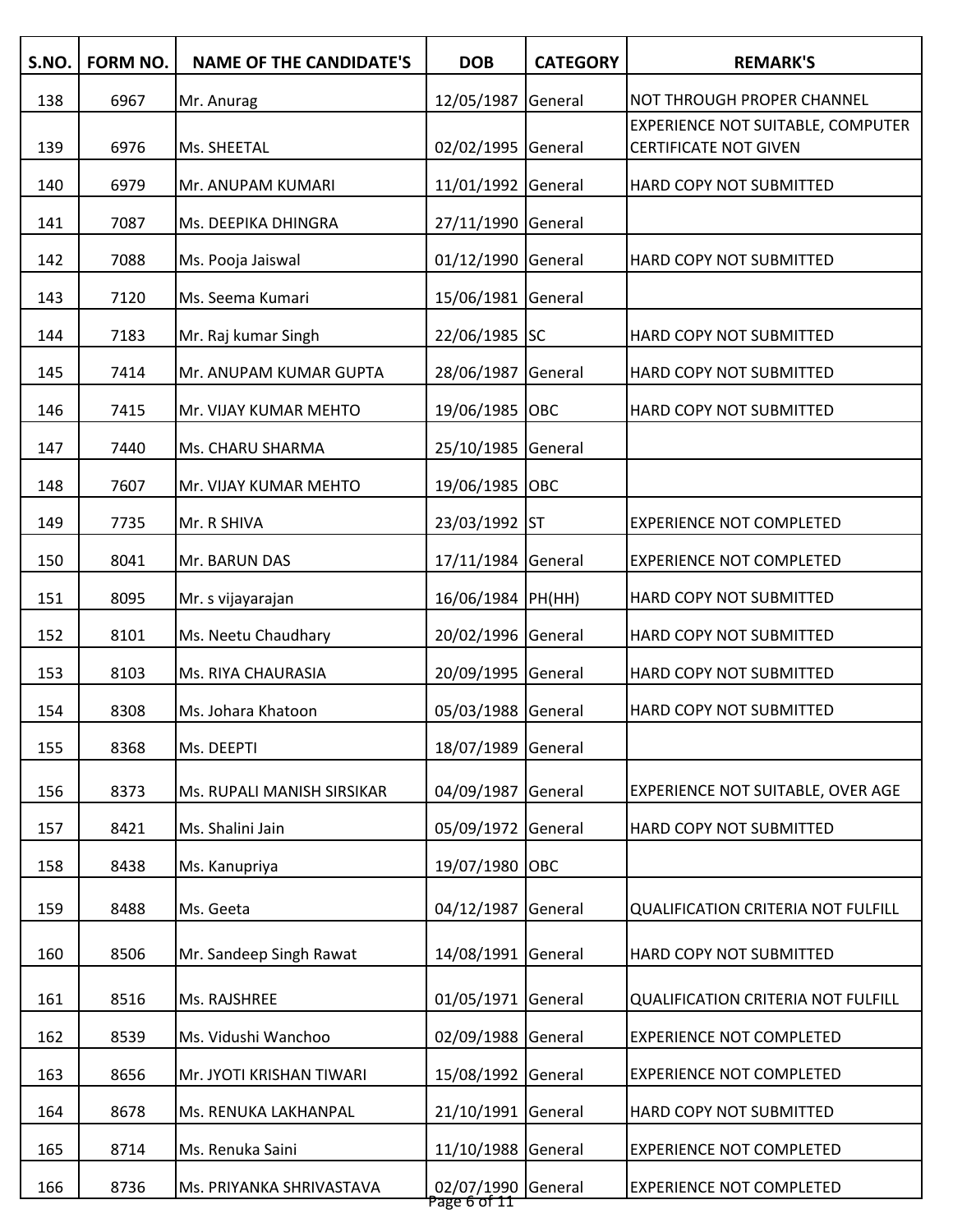| S.NO. | FORM NO. | <b>NAME OF THE CANDIDATE'S</b> | <b>DOB</b>         | <b>CATEGORY</b> | <b>REMARK'S</b>                   |
|-------|----------|--------------------------------|--------------------|-----------------|-----------------------------------|
| 167   | 8739     | Ms. GURMEET KAUR               | 03/10/1990 General |                 | HARD COPY NOT SUBMITTED           |
| 168   | 8818     | Mr. MAHESH KUMAR               | 04/03/1993 General |                 |                                   |
| 169   | 8855     | Mr. SHUBHAM KUMAR              | 17/02/1990 General |                 |                                   |
| 170   | 8871     | Ms. VIDYA NAIR                 | 05/04/1988 General |                 | <b>EXPERIENCE NOT COMPLETED</b>   |
| 171   | 8891     | Ms. DEEPIKA KAUSHIK            | 20/07/1988 General |                 | HARD COPY NOT SUBMITTED           |
| 172   | 8938     | Mr. PRASHANT KUMAR             | 01/01/1979 General |                 | <b>OVER AGE</b>                   |
| 173   | 9146     | Ms. indu bala                  | 15/06/1983 SC      |                 | EXPERIENCE NOT SUITABLE, OVER AGE |
| 174   | 9174     | Ms. Shivani sharma             | 10/06/1996 General |                 | HARD COPY NOT SUBMITTED           |
| 175   | 9241     | Mr. JITENDER GULIA             | 09/08/1987         | General         |                                   |
| 176   | 9331     | Ms. Simantini Dash             | 08/08/1980 General |                 | HARD COPY NOT SUBMITTED           |
| 177   | 9338     | Mr. PRAVEEN KISHAN             | 01/05/1993 SC      |                 | HARD COPY NOT SUBMITTED           |
| 178   | 9354     | Mr. SYED SADIQ SALEEM          | 05/08/1989 General |                 |                                   |
| 179   | 9485     | Ms. CHANDANI SHARMA            | 01/05/1992 General |                 | HARD COPY NOT SUBMITTED           |
| 180   | 9537     | Ms. MAMTA                      | 14/03/1987 SC      |                 | HARD COPY NOT SUBMITTED           |
| 181   | 9554     | Ms. Shubhi Agarwal             | 16/02/1990 General |                 |                                   |
| 182   | 9563     | Mr. MUKESH KUMAR               | 23/06/1968 General |                 | HARD COPY NOT SUBMITTED           |
| 183   | 9573     | Mr. JAGAT SINGH SHAHI          | 17/07/1988 General |                 |                                   |
| 184   | 9667     | Mr. SANDEEP KUMAR              | 15/10/1988 General |                 |                                   |
| 185   | 9723     | Mr. Prashant Prasoon           | 13/12/1989 General |                 |                                   |
| 186   | 9775     | Ms. YAMINI PARASHAR            | 22/09/1993 General |                 | <b>EXPERIENCE NOT COMPLETED</b>   |
| 187   | 9833     | Ms. Kirti Sharma               | 24/12/1990 General |                 | HARD COPY NOT SUBMITTED           |
| 188   | 9837     | Ms. VANDNA                     | 01/04/1988 OBC     |                 | HARD COPY NOT SUBMITTED           |
| 189   | 9850     | Mr. SANDEEP                    | 25/06/1986 SC      |                 | HARD COPY NOT SUBMITTED           |
| 190   | 9916     | Mr. PRASOON                    | 27/09/1988 General |                 | HARD COPY NOT SUBMITTED           |
| 191   | 9917     | Mr. Rohit Maver                | 04/06/1989 General |                 | HARD COPY NOT SUBMITTED           |
| 192   | 9928     | Ms. Bharti kanojiya            | 14/02/1991 OBC     |                 | HARD COPY NOT SUBMITTED           |
| 193   | 9939     | Ms. FIONA RAMESH               | 20/11/1994 OBC     |                 | HARD COPY NOT SUBMITTED           |
| 194   | 10054    | Ms. sSUKHDEEP KAUR             | 23/01/1988 General |                 | <b>EXPERIENCE NOT COMPLETED</b>   |
| 195   | 10068    | Ms. POONAM MAHROLIYA           | 05/05/1979 SC      |                 | HARD COPY NOT SUBMITTED           |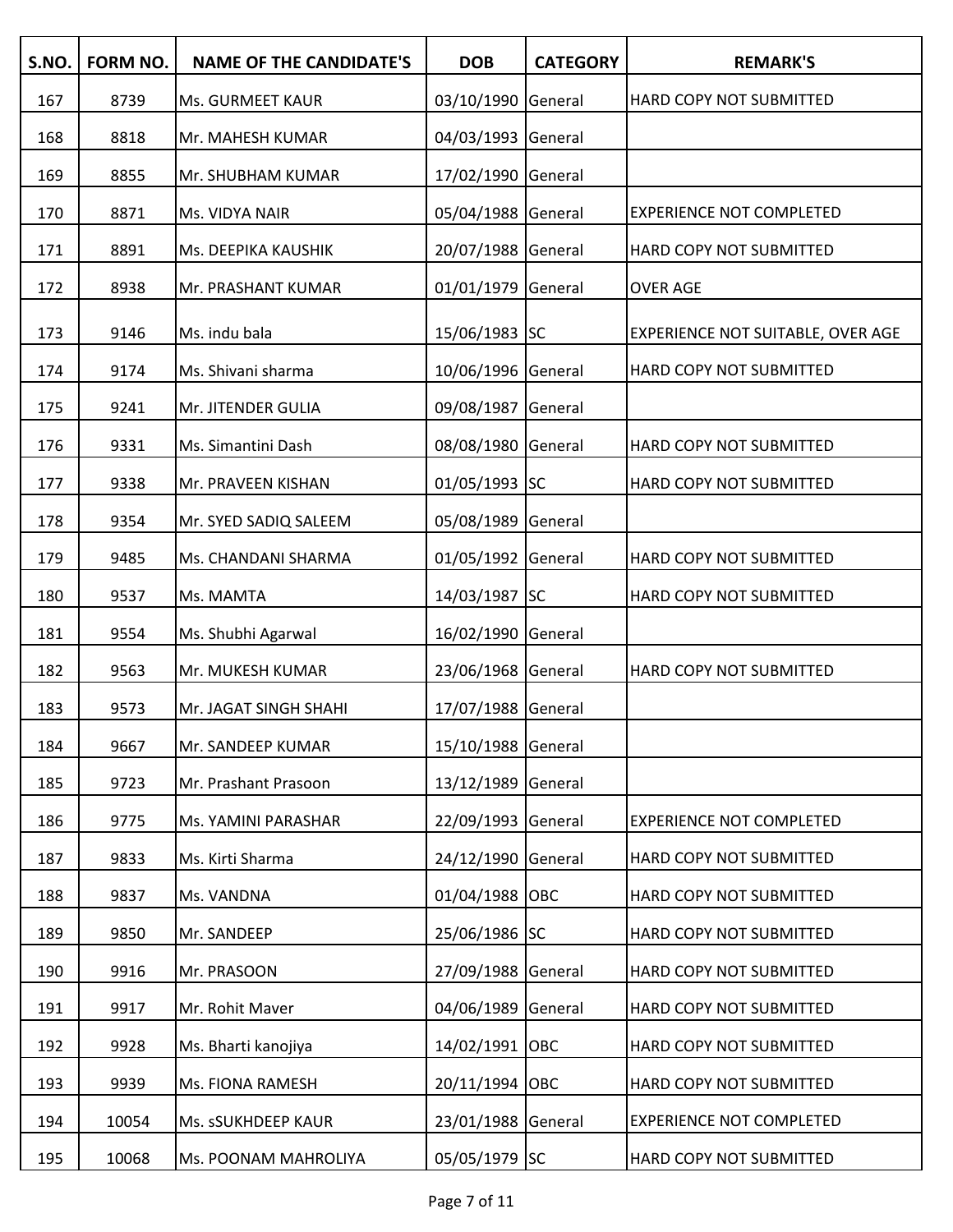| S.NO. | <b>FORM NO.</b> | <b>NAME OF THE CANDIDATE'S</b> | <b>DOB</b>         | <b>CATEGORY</b> | <b>REMARK'S</b>                           |
|-------|-----------------|--------------------------------|--------------------|-----------------|-------------------------------------------|
| 196   | 10137           | Mr. AJAY KUMAR TIWARI          | 10/07/1983 General |                 |                                           |
| 197   | 10321           | Ms. PULIPATI SUDHISHNA         | 26/10/1987         | OBC             | <b>HARD COPY NOT SUBMITTED</b>            |
| 198   | 10357           | Ms. Yamini Negi                | 23/08/1988 General |                 | <b>EXPERIENCE NOT COMPLETED</b>           |
| 199   | 10554           | Ms. AAKANKSHA CHOPRA           | 31/08/1992 General |                 | <b>HARD COPY NOT SUBMITTED</b>            |
| 200   | 10614           | Ms. VANDANA JOLLY              | 12/10/1988 General |                 |                                           |
| 201   | 10698           | Ms. NISHTHA KHANNA             | 12/02/1996 General |                 | <b>EXPERIENCE NOT COMPLETED</b>           |
| 202   | 10717           | Mr. MANGALAGIRI SAIBABA        | 15/08/1995  PH(OH) |                 | <b>HARD COPY NOT SUBMITTED</b>            |
| 203   | 10728           | Mr. AMRISH YADAV               | 16/10/1992 OBC     |                 | <b>HARD COPY NOT SUBMITTED</b>            |
| 204   | 10808           | Mr. NARENDER SINGH             | 13/09/1987 General |                 |                                           |
| 205   | 10881           | Mr. HEMANT RANA                | 02/08/1989 General |                 | <b>EXPERIENCE NOT COMPLETED</b>           |
| 206   | 10892           | Ms. Shikha                     | 09/09/1993 General |                 | <b>HARD COPY NOT SUBMITTED</b>            |
| 207   | 10952           | Mr. AMIT KUMAR                 | 26/03/1992 SC      |                 | <b>EXPERIENCE NOT SUITABLE</b>            |
| 208   | 10979           | Mr. Parveen Kumar Rajora       | 09/08/1986 SC      |                 | <b>HARD COPY NOT SUBMITTED</b>            |
| 209   | 11128           | Mr. HIMANSHU KASHYAP           | 25/02/1983 SC      |                 | <b>OVER AGE</b>                           |
| 210   | 11188           | Ms. Pallavi Sehgal             | 26/05/1987 General |                 | <b>OVER AGE</b>                           |
| 211   | 11254           | Ms. RAKHI                      | 05/08/1991 OBC     |                 | <b>HARD COPY NOT SUBMITTED</b>            |
| 212   | 11325           | Mr. JITENDER                   | 25/08/1988 SC      |                 | <b>EXPERIENCE NOT COMPLETED</b>           |
| 213   | 11412           | Ms. POOJA VERMA                | 10/02/1989 OBC     |                 | <b>EXPERIENCE NOT COMPLETED</b>           |
| 214   | 11427           | Mr. Tarun malik                | 18/05/1993 General |                 | <b>HARD COPY NOT SUBMITTED</b>            |
| 215   | 11661           | Mr. SHANKAR DUTT TIWARI        | 31/01/1987         | General         |                                           |
| 216   | 11674           | Ms. POOJA JHA                  | 02/01/1994 General |                 | <b>QUALIFICATION CRITERIA NOT FULFILL</b> |
| 217   | 11729           | Ms. SUMAN                      | 08/06/1991 SC      |                 | HARD COPY NOT SUBMITTED                   |
| 218   | 11763           | Ms. P SUJATHA                  | 04/06/1982 SC      |                 | HARD COPY NOT SUBMITTED                   |
| 219   | 12047           | Ms. Sumita Khandelwal          | 04/09/1990 SC      |                 | HARD COPY NOT SUBMITTED                   |
| 220   | 12057           | Mr. Mahender Singh Negi        | 26/07/1983 General |                 |                                           |
| 221   | 12062           | Mr. Mohd Rehan                 | 14/05/1992 OBC     |                 | HARD COPY NOT SUBMITTED                   |
| 222   | 12195           | Mr. KRISHNA KUMAR MAHAWAR      | 18/08/1991 SC      |                 | HARD COPY NOT SUBMITTED                   |
| 223   | 12223           | Mr. AVINASH KUMAR SINGH        | 07/05/1988 General |                 | <b>EXPERIENCE NOT COMPLETED</b>           |
| 224   | 12229           | Mr. AMIT KUMAR TRIPATHI        | 21/04/1980 General |                 | <b>OVER AGE</b>                           |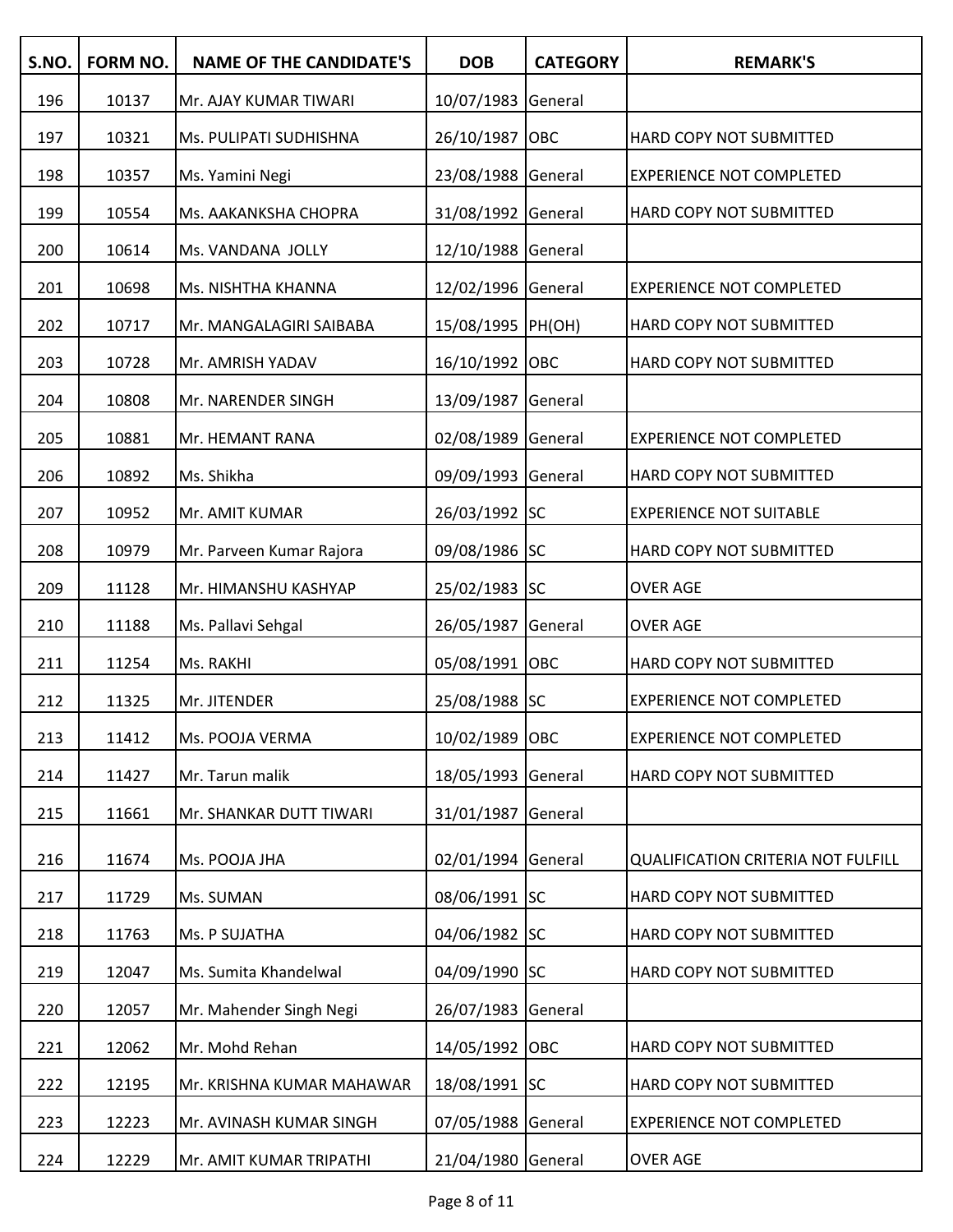| S.NO. | FORM NO. | <b>NAME OF THE CANDIDATE'S</b> | <b>DOB</b>         | <b>CATEGORY</b> | <b>REMARK'S</b>                 |
|-------|----------|--------------------------------|--------------------|-----------------|---------------------------------|
| 225   | 12249    | Ms. SWAPNA SHUKLA              | 01/10/1988 General |                 | HARD COPY NOT SUBMITTED         |
| 226   | 12327    | Ms. SHILPA MEENA               | 03/02/1992 General |                 | <b>HARD COPY NOT SUBMITTED</b>  |
| 227   | 12330    | Ms. SUNITA SAH                 | 29/12/1991 ST      |                 | NOT THROUGH PROPER CHANNEL      |
| 228   | 12381    | Ms. Archna                     | 30/09/1989 General |                 | HARD COPY NOT SUBMITTED         |
| 229   | 12387    | Ms. ARCHANA SHARMA             | 06/03/1989 General |                 |                                 |
| 230   | 12388    | Ms. DIVYA SHEKHAR              | 04/04/1990 General |                 | <b>EXPERIENCE NOT COMPLETED</b> |
| 231   | 12469    | Ms. AKANKSHA KUMARI            | 02/02/1993 General |                 | <b>EXPERIENCE NOT COMPLETED</b> |
| 232   | 12504    | Ms. DIVYA BHARTI               | 14/12/1993 General |                 | HARD COPY NOT SUBMITTED         |
| 233   | 12672    | Mr. ABHINAV ANAND              | 02/03/1990 General |                 | HARD COPY NOT SUBMITTED         |
| 234   | 12734    | Mr. Hardik Tiwari              | 25/11/1994 General |                 | HARD COPY NOT SUBMITTED         |
| 235   | 12884    | Mr. NEERAJ                     | 11/09/1990 General |                 | HARD COPY NOT SUBMITTED         |
| 236   | 12939    | Mr. RAMVEER GURJAR             | 01/01/1991 OBC     |                 | NOT THROUGH PROPER CHANNEL      |
| 237   | 12963    | Mr. GAURAV                     | 15/11/1986 General |                 | HARD COPY NOT SUBMITTED         |
| 238   | 12973    | Ms. HEENA                      | 25/12/1988 General |                 | <b>EXPERIENCE NOT COMPLETED</b> |
| 239   | 13002    | Mr. Nitin Naggar               | 26/06/1988 General |                 | HARD COPY NOT SUBMITTED         |
| 240   | 13036    | Ms. ANSHU                      | 20/03/1993 General |                 | <b>EXPERIENCE NOT COMPLETED</b> |
| 241   | 13095    | Ms. ANKITA PHOGAT              | 21/10/1994 General |                 | HARD COPY NOT SUBMITTED         |
| 242   | 13171    | Ms. Bushra Matloob             | 28/01/1988 General |                 | HARD COPY NOT SUBMITTED         |
| 243   | 13183    | Ms. CHETNA PIPLANI             | 22/07/1983 General |                 |                                 |
| 244   | 13339    | Mr. AFAQ AHMAD                 | 20/06/1985 OBC     |                 | <b>OVER AGE</b>                 |
| 245   | 13369    | Ms. MEENAKSHI                  | 23/02/1996 SC      |                 | <b>EXPERIENCE NOT COMPLETED</b> |
| 246   | 13372    | Ms. MANISHA KUMARI             | 06/08/1989 OBC     |                 | <b>EXPERIENCE NOT COMPLETED</b> |
| 247   | 13386    | Ms. AMBIKA SINGH               | 10/10/1990 General |                 | HARD COPY NOT SUBMITTED         |
| 248   | 13400    | Ms. POOJA BHATT                | 29/07/1990 General |                 | HARD COPY NOT SUBMITTED         |
| 249   | 13415    | Mr. RAJ KUMAR                  | 02/10/1989 SC      |                 | HARD COPY NOT SUBMITTED         |
| 250   | 13418    | Mr. TAPAN KUMAR BEHERA         | 10/07/1974 OBC     |                 | HARD COPY NOT SUBMITTED         |
| 251   | 13427    | Mr. SHASHI SHEKHAR SINGH       | 29/04/1976 General |                 | <b>OVER AGE</b>                 |
| 252   | 13653    | Ms. RENU GUPTA                 | 30/04/1990 General |                 | HARD COPY NOT SUBMITTED         |
| 253   | 13736    | Mr. Abhishek Sharma            | 07/08/1995 General |                 | HARD COPY NOT SUBMITTED         |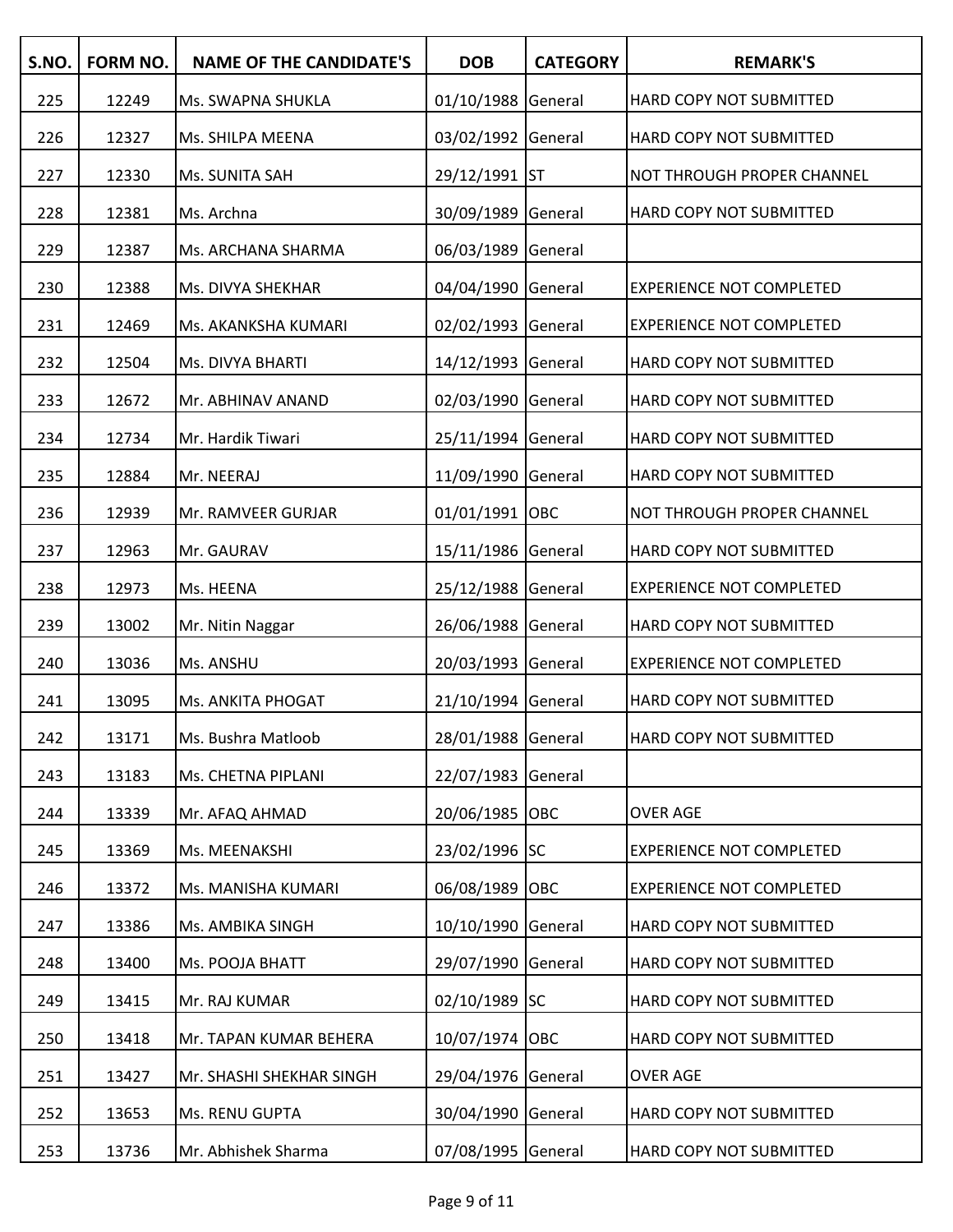| S.NO. | <b>FORM NO.</b> | <b>NAME OF THE CANDIDATE'S</b> | <b>DOB</b>         | <b>CATEGORY</b> | <b>REMARK'S</b>                                           |
|-------|-----------------|--------------------------------|--------------------|-----------------|-----------------------------------------------------------|
| 254   | 13900           | Mr. Himanshu Suman             | 16/11/1988 SC      |                 | <b>HARD COPY NOT SUBMITTED</b>                            |
| 255   | 13949           | Mr. GAURAV                     | 15/11/1986 General |                 | <b>OVER AGE</b>                                           |
| 256   | 13967           | Mr. Madhur Bhatia              | 03/05/1990 General |                 | <b>HARD COPY NOT SUBMITTED</b>                            |
| 257   | 13983           | Ms. BHARTI                     | 20/08/1991 General |                 | HARD COPY NOT SUBMITTED                                   |
| 258   | 14045           | Ms. KALAKUMARI I               | 10/06/1982 SC      |                 | HARD COPY NOT SUBMITTED                                   |
| 259   | 14136           | Ms. Pooja                      | 24/08/1988 General |                 | <b>HARD COPY NOT SUBMITTED</b>                            |
| 260   | 14192           | Mr. DEEPAK SHARMA              | 15/11/1988 General |                 | <b>HARD COPY NOT SUBMITTED</b>                            |
| 261   | 14272           | Ms. Rashmi Raj Tanwar          | 02/09/1992 General |                 | <b>HARD COPY NOT SUBMITTED</b>                            |
| 262   | 14278           | Ms. List s                     | 05/05/1992 OBC     |                 | <b>HARD COPY NOT SUBMITTED</b>                            |
| 263   | 14285           | Ms. LIZY S                     | 05/05/1992 OBC     |                 | <b>HARD COPY NOT SUBMITTED</b>                            |
| 264   | 14330           | <b>Ms. RUCHIKA RANI</b>        | 12/12/1991 General |                 | <b>EXPERIENCE NOT COMPLETED</b>                           |
| 265   | 14333           | Ms. Yamini Garg                | 18/01/1996 General |                 | <b>HARD COPY NOT SUBMITTED</b>                            |
| 266   | 14403           | Mr. RAVI SINGH                 | 29/02/1976 General |                 | <b>HARD COPY NOT SUBMITTED</b>                            |
| 267   | 14416           | Mr. Lalit                      | 27/02/1985 SC      |                 | NOT THROUGH CHANNEL, COMPUTER<br>CERTIFICATE NOT ATTACHED |
| 268   | 14566           | Ms. SUNITA                     | 04/10/1985 General |                 | <b>OVER AGE</b>                                           |
| 269   | 14632           | Mr. RAVI SHANKAR CHAUDHARY     | 10/02/1992 SC      |                 | <b>HARD COPY NOT SUBMITTED</b>                            |
| 270   | 14680           | Ms. Sonia                      | 12/12/1991 General |                 | HARD COPY NOT SUBMITTED                                   |
| 271   | 14705           | Mr. jagjeet singh saini        | 15/11/1996 OBC     |                 | <b>EXPERIENCE NOT COMPLETED</b>                           |
| 272   | 14709           | Ms. Sonia                      | 11/02/1988 General |                 | OVER AGE, EXPERIENCE NOT SUITABLE                         |
| 273   | 14789           | Ms. KRUTTIKA                   | 15/07/1995 General |                 | <b>HARD COPY NOT SUBMITTED</b>                            |
| 274   | 14906           | Ms. KIRTI BISHT                | 20/11/1994 General |                 | <b>HARD COPY NOT SUBMITTED</b>                            |
| 275   | 14922           | Ms. SUSHILA                    | 25/05/1988 General |                 |                                                           |
| 276   | 14975           | Mr. PANKAJ                     | 16/01/1990 General |                 |                                                           |
| 277   | 15058           | Mr. ROHIT SHOKEEN              | 05/06/1990 General |                 |                                                           |
| 278   | 15091           | Mr. DEEPAK SHARMA              | 15/11/1988 General |                 | <b>HARD COPY NOT SUBMITTED</b>                            |
| 279   | 15160           | Ms. SURBHI KUMARI              | 07/01/1997 OBC     |                 | HARD COPY NOT SUBMITTED                                   |
| 280   | 15189           | Ms. SULEKHA                    | 01/02/1991 General |                 | HARD COPY NOT SUBMITTED                                   |
| 281   | 15222           | Mr. UPENDRA TRIPATHI           | 14/07/1993 General |                 | <b>CERTIFICATE NOT ATTACHED</b>                           |
| 282   | 15276           | Ms. KONICA                     | 08/08/1988 General |                 | <b>HARD COPY NOT SUBMITTED</b>                            |